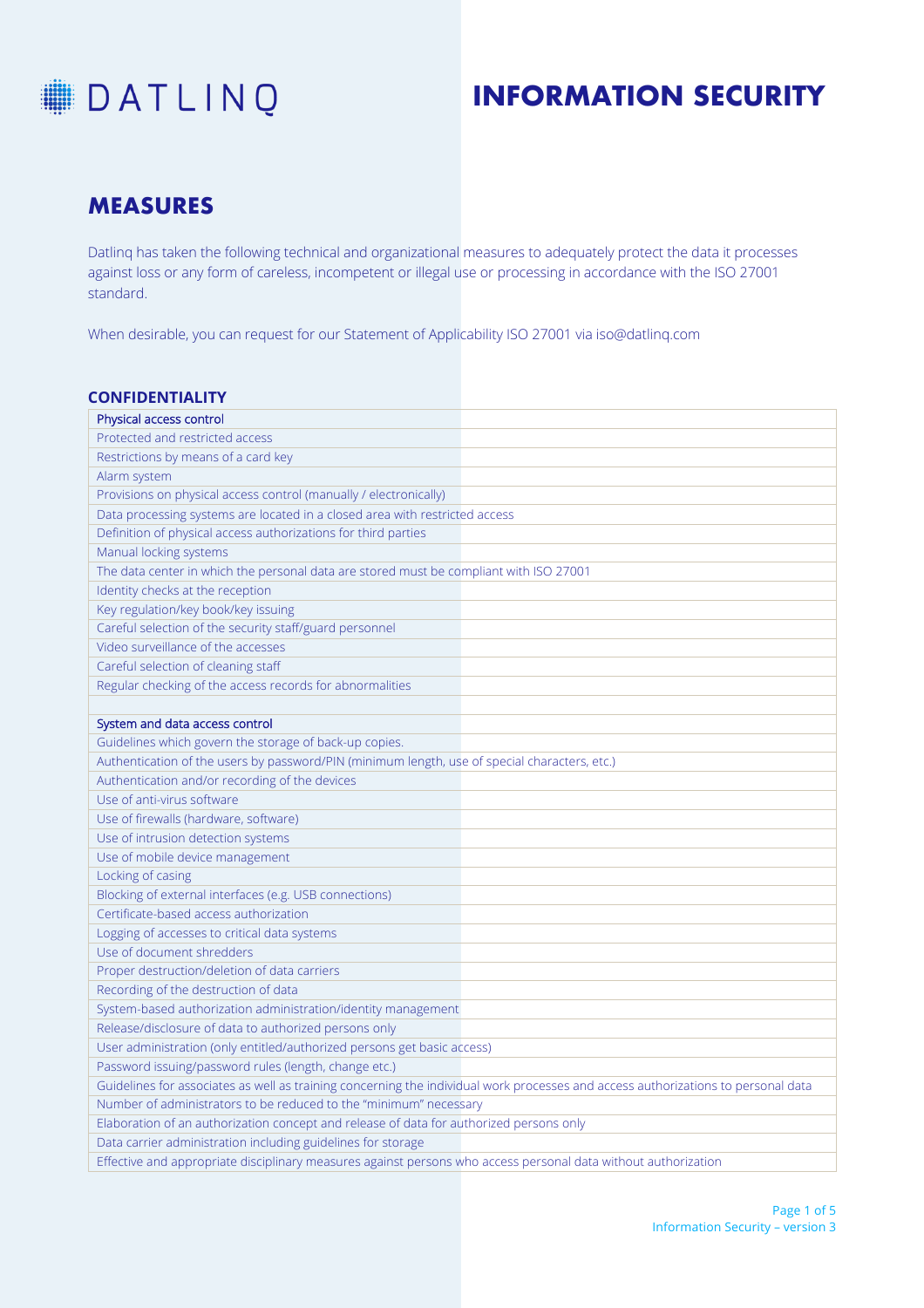

| <b>Transmission control</b>                                                                                      |  |
|------------------------------------------------------------------------------------------------------------------|--|
| Use of adequate firewalls in order to secure the interfaces and lines through which the data are transmitted     |  |
| Use of safe connections (e.g. encrypted/VPN)                                                                     |  |
| Documentation of the recipients of data and the time of planned transfers for use and/or agreed deletion periods |  |
| Drafting of an overview of regular retrieval and transmission procedures                                         |  |
| List of procedures                                                                                               |  |
| Recording measures                                                                                               |  |
|                                                                                                                  |  |
| Pseudonymization                                                                                                 |  |
| Strong access limits to information which reveal the actual data subject                                         |  |
|                                                                                                                  |  |
| Encryption                                                                                                       |  |
| Encryption of (mobile) data carriers/removable media                                                             |  |
| Access through secured/encrypted connection only                                                                 |  |
| Encryption of data carriers (according to industry standard)                                                     |  |
| Encrypted storage according to applicable industry standards                                                     |  |
|                                                                                                                  |  |
| <b>INTEGRITY</b>                                                                                                 |  |
| <b>Entry/Input Control</b>                                                                                       |  |
| Taking of access control measures, as described under 'System and data access control'                           |  |
| Measures for the protection from unauthorized changes and/or deletion of the stored data                         |  |
| Recording of the input, modification and deletion of data                                                        |  |
| User identification in accordance with access control                                                            |  |
| Recording of access to applications, in particular at the input, modification and deletion of data               |  |
| Creation of an overview of applications with which data have been input, modified and deleted                    |  |
| Transparency of input, modification and deletion of data through individual user names (no user groups)          |  |
| Issuing of rights to input, modify and delete data based on an authorization concept                             |  |
|                                                                                                                  |  |
| Integrity control (detection of integrity violations)                                                            |  |
| Periodical check of integrity of data                                                                            |  |
| Real time detection of integrity violations                                                                      |  |
| Intrusion detection systems                                                                                      |  |
|                                                                                                                  |  |
| <b>AVAILABILITY</b>                                                                                              |  |
| Availability control                                                                                             |  |
| Rules which prohibit the storage of personal data on local media                                                 |  |
| Fire-fighting equipment in server rooms of data centers                                                          |  |
| Infrastructure redundancy (e.g. load distribution, RAID, etc.)                                                   |  |
| Fire alarm and smoke detector systems (at data centers)                                                          |  |
| Equipment to monitor temperature in server rooms                                                                 |  |
| Air-conditioning system in server rooms of data centers                                                          |  |
| Power socket strips in server rooms of data centers                                                              |  |
| Uninterruptable power supply (UPS) at data centers                                                               |  |
| Overvoltage protection at data centers                                                                           |  |
| Anti-virus concept/malware protection                                                                            |  |
| Storage of data back-up at a safe, external location                                                             |  |
| Regular data back-up in accordance with the back-up and recovery concept                                         |  |
| Effective emergency plan                                                                                         |  |
| Server rooms not under sanitary facilities                                                                       |  |
| Proactive monitoring of resources for bottlenecks or possible outage                                             |  |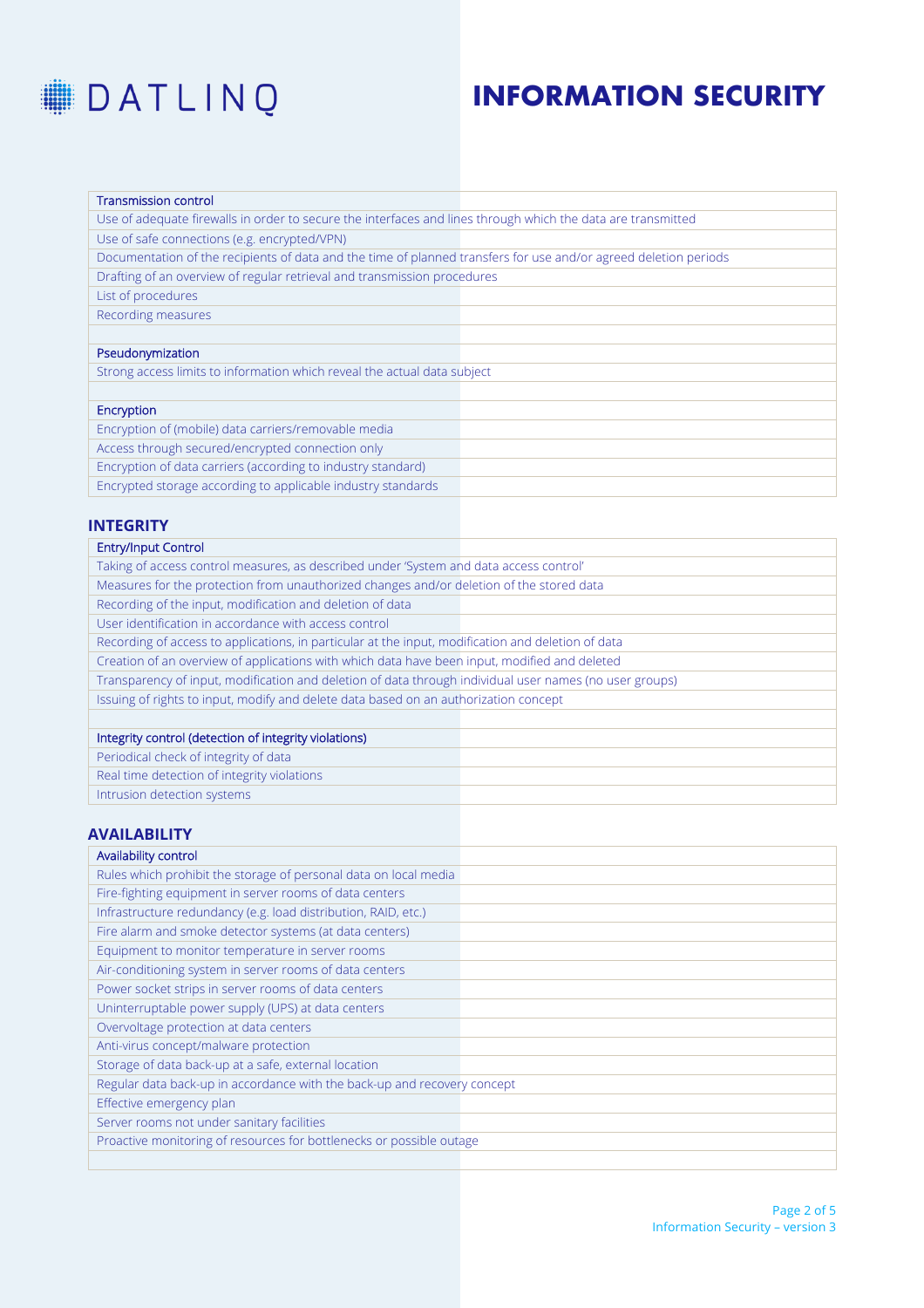

| Resilience control                                                      |  |
|-------------------------------------------------------------------------|--|
| Continuous performance monitoring and proactive solution of bottlenecks |  |
| Performance Testing during development and changes                      |  |
|                                                                         |  |
| Recoverability control                                                  |  |
| Regular back-up recovery check                                          |  |

### **PROCESS CONTROL AND EVALUATION OF EFFECTIVENESS**

| Contract/Job control                                                                                                               |  |
|------------------------------------------------------------------------------------------------------------------------------------|--|
| Access controls as under 'System and data access control'                                                                          |  |
| Regular validation of access rights                                                                                                |  |
| Clear written instructions to the processor concerning the scope of processing of personal data. The scope is restricted to        |  |
| requirements to be met by the specific system development and database administration of Datling.                                  |  |
| Securing of the destruction of data after the end of the contract                                                                  |  |
| Securing compliance of the staff of the processor with data privacy                                                                |  |
| Contractual penalties for infringements                                                                                            |  |
| Prior check of the security measures taken by the processor and corresponding documentation                                        |  |
|                                                                                                                                    |  |
| Separation control                                                                                                                 |  |
| Modules in the database of the processor distinguish the different purposes for which the data are used, e.g. differentiation by   |  |
| functionality and function                                                                                                         |  |
| Interfaces, batch processing and reports are only configured for certain purposes and functions so that data collected for certain |  |
| purposes can be processed separately                                                                                               |  |
| Physically separated storage on separate systems or data carriers                                                                  |  |
| Separation between the productive and test system                                                                                  |  |
| Security measures ensuring that only authorized users can access the data                                                          |  |
| Separate databases                                                                                                                 |  |
| Security measures which ensure that only authorized users can access the data                                                      |  |
| Logical client separation (software side)                                                                                          |  |
| Elaboration of an authorization concept                                                                                            |  |
|                                                                                                                                    |  |
| Retention / deletion control                                                                                                       |  |
| Rules for deletions                                                                                                                |  |
|                                                                                                                                    |  |
| Data protection by default                                                                                                         |  |
| Review of requirements with respect to implementation                                                                              |  |
|                                                                                                                                    |  |
| Data Protection Management / Effectiveness controls / Certificates                                                                 |  |
| Regular provisioning of security / data privacy certificates                                                                       |  |
| Regular audit of supplier                                                                                                          |  |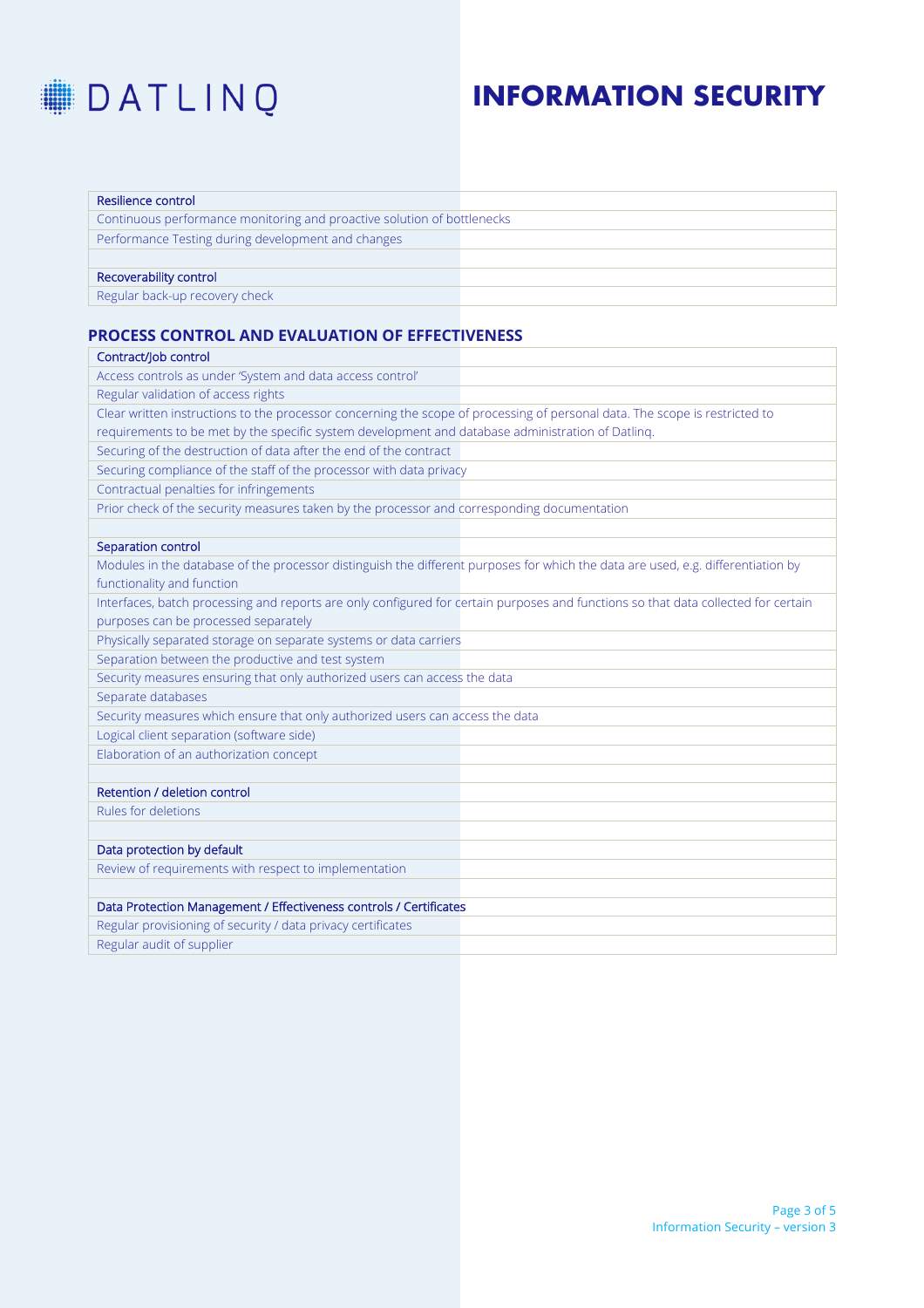

### **SUB-PROCESSORS**

The GDPR clearly sets out the rights and obligations of sub-processors and requires them to meet strong contractual requirements. Technical architectures in the cloud are complex and regularly involve several layers of data processors. When personal data is processed in the cloud, the GDPR (1) requires a high degree of transparency. Article 28(2) and (4) of the GDPR directly deal with the situation where a processor engages "another processor," which can be called a "subprocessor". Datlinq is working with the following sub-processors:

### **IAAS**

| Name                       | <b>Address</b>     | Area of use          |
|----------------------------|--------------------|----------------------|
| <b>Hetzner Online GmbH</b> | Industriestr. 25   | Colocation / servers |
|                            | 91710 Gunzenhausen |                      |
|                            | <b>Deutschland</b> |                      |
|                            |                    |                      |

#### **PAAS**

| <b>Name</b>          | <b>Address</b>                                            | Area of use                                                                   |
|----------------------|-----------------------------------------------------------|-------------------------------------------------------------------------------|
| Google Cloud Storage | 1600 Amphitheatre Parkway<br>Mountain View, CA 94043, USA | Cloud storage and processes,<br>Data in EU Economic zone                      |
| Amazon web services  | 1200 12th Ave S,<br>Ste 1200, Seattle, WA 98144, USA      | Cloud storage and processes,<br>Data in EU Economic zone (Frankfurt, Ireland) |

#### **SAAS**

| <b>Name</b>      | <b>Address</b>                                                          | Area of use                                           |
|------------------|-------------------------------------------------------------------------|-------------------------------------------------------|
| Atlassian        | Singel 236<br>1016 AB Amsterdam                                         | Software development (Bitbucket, Jira,<br>Confluence) |
|                  | Netherlands                                                             |                                                       |
| Google Analytics | Claude Debussylaan 34<br>1082 MD Amsterdam<br><b>Netherlands</b>        | Website analytics                                     |
| Own Cloud        | Rathsbergstraße 17<br>90411 Nürnberg<br>Germany                         | Tool for secure data transferring                     |
| Sendgrid         | 41 Corsham St<br>London, N1 6DR, UK                                     | Mailhub for the purpose of Salesmapp                  |
| Tableau          | <b>Blue Fin Building</b><br>110 Southwark Street<br>London, SE1 0SU, UK | Dashboard application                                 |
| Zapier           | 548 Market St. #62411<br>San Francisco, CA 94104-5401, USA              | API connector                                         |